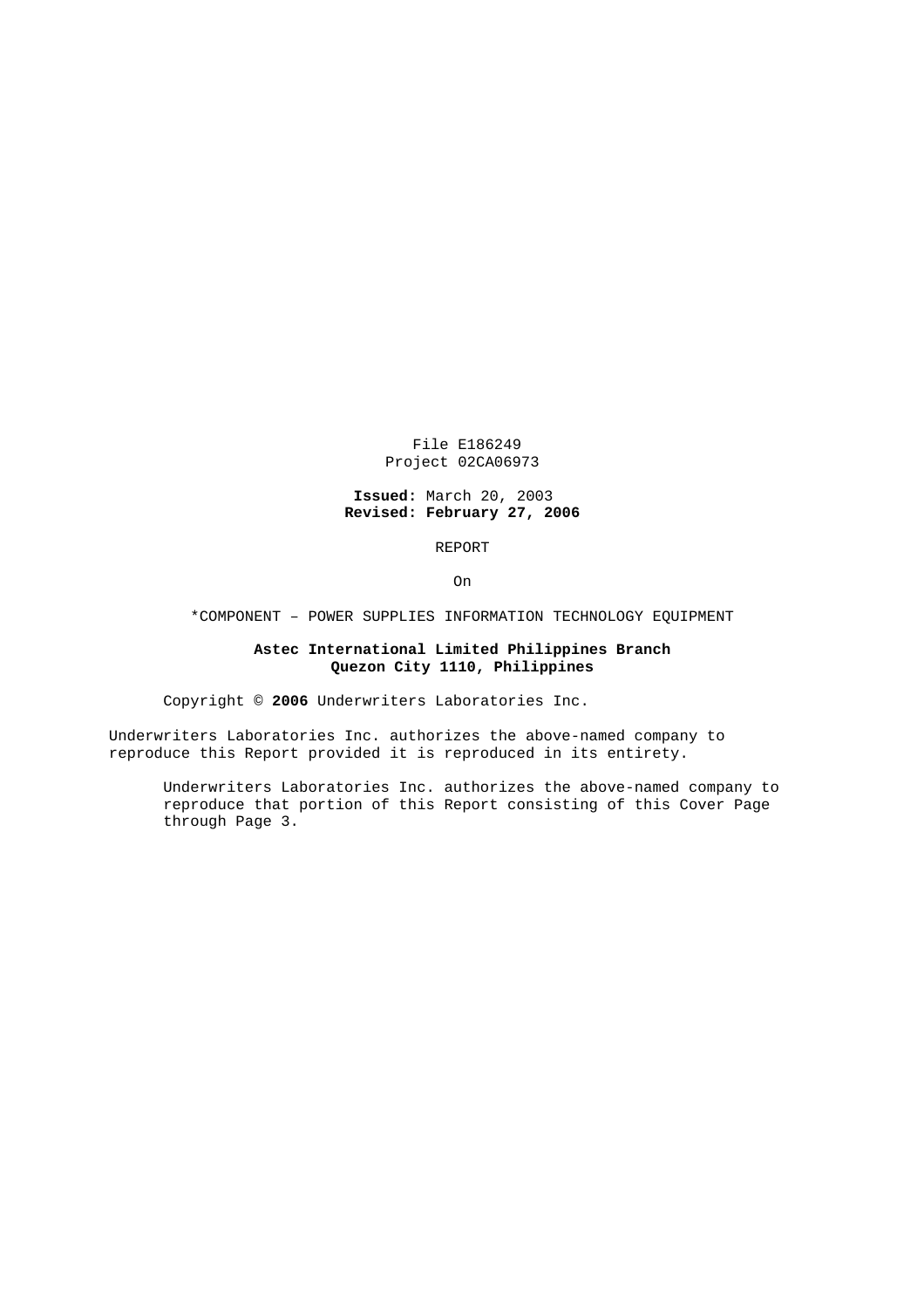| File E186249 | Vol. 1 | Sec. 159   | Page 1 | Issued: 2003-03-20  |
|--------------|--------|------------|--------|---------------------|
|              |        | and Report |        | Revised: 2006-02-27 |

DESCRIPTION

PRODUCT COVERED:

\*SR, CNR Component - Switching Power Supplies, Models LPS174 and LPS175 for use in Information Technology Equipment.

| MODEL  | INPUT        | OUTPUT                                                    |
|--------|--------------|-----------------------------------------------------------|
|        |              | 180 W FORCED AIR                                          |
| LPS174 |              | AC 100 - 250 V V1: DC +12.0 to +24.0 V, 12.0 A MAX        |
|        | 4.0 A        | +5VSTBY, 2.0 A MAX                                        |
|        | $50 / 60$ Hz | $+12V$ (FAN OUT), $1.0$ A MAX                             |
|        | <b>OR</b>    | 110 W CONVECTION COOLING                                  |
|        |              | DC 120Vmin - 300Vmax V1: DC +12.0 to +24.0 V, 7.3 A MAX   |
|        | 4.0 A        | +5VSTBY, 1.0 A MAX                                        |
|        |              | $+12V$ (FAN OUT), 0.5 A MAX                               |
|        |              | 75 W CONVECTION COOLING                                   |
|        |              | $V1:DC +12.0 to +24.0 V, 5.33 A MAX$                      |
|        |              | +5VSTBY, 1.0 A MAX                                        |
|        |              | $+12V$ (FAN OUT), $0.5$ A MAX                             |
|        |              |                                                           |
|        |              | 180 W FORCED AIR                                          |
| LPS175 |              | AC 100 - 250 V V1: DC +24.0 to +54.0 V, 7.5 A MAX         |
|        | 4.0 A        | +5VSTBY, 2.0 A MAX                                        |
|        | $50 / 60$ Hz | $+12V$ (FAN OUT), 1.0 A MAX                               |
|        | <b>OR</b>    | 110 W CONVECTION COOLING                                  |
|        |              | DC 120Vmin - 300Vmax V1: DC +24.0 to +54.0 V, 4.125 A MAX |
|        | 4.0 A        | $+5VSTBY$ , 1.0 A MAX                                     |
|        |              | $+12V$ (FAN OUT), 0.5 A MAX                               |
|        |              | 75 W CONVECTION COOLING                                   |
|        |              | $V1:DC +12.0 to +24.0 V, 3.125 A MAX$                     |
|        |              | +5VSTBY, 1.0 A MAX                                        |
|        |              | $+12V$ (FAN OUT), 0.5 A MAX                               |
|        |              |                                                           |

ELECTRICAL RATINGS:

Maximum continuous output power is 180 W with 30 CFM forced air cooling, unit with or without cover.

Maximum continuous output power is 110 W with convection cooling, unit without cover.

**Maximum continuous output power is 75 W with convection cooling, unit with cover.**

**Each output power derate 2.5% per degree from 50C to 70C ambient temperature.**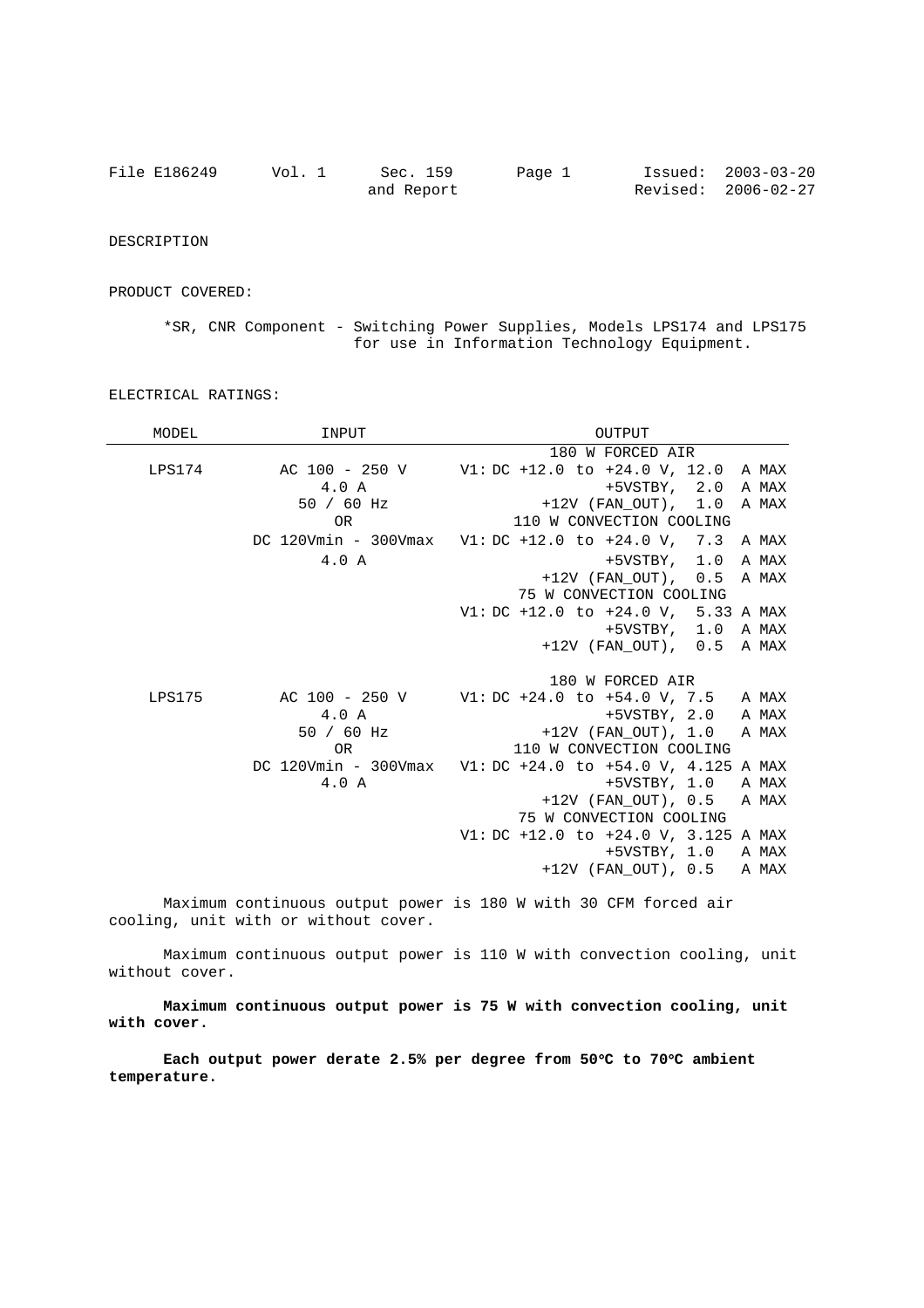| File E186249 | Vol. 1 | Sec. 159   | Page 2 | Issued: 2003-03-20  |
|--------------|--------|------------|--------|---------------------|
|              |        | and Report |        | Revised: 2010-09-24 |

\***TECHNICAL** CONSIDERATIONS (NOT FOR FIELD REPRESENTATIVE'S USE):

General – The units are for use in product where the acceptability of the combination is determined by Underwriters Laboratories Inc.

Both USR and CNR indicate investigation to the Standard for Safety of Information Technology Equipment, UL 60950-1, **Second** Edition, CAN/CSA C22.2 No. 60950-1-0**7**

Conditions of Acceptability - When installed in the end-use equipment, the following are the considerations to be made:

- \*1. These components have been judged on the basis of the required creepages and clearances in the **Second** Edition of the Standard for Safety of Information Technology Equipment UL 60950-1, **Second** Edition, CAN/CSA C22.2 No. 60950-1-0**7**, Sub-clause 2.10, which covers the end-use product for which the component was designed. The functional insulations have been evaluated by conducting Component Failure Test per Sub-clause 5.3.4(c) of UL 60950-1, **Second** Edition, CAN/CSA C22.2 No. 60950-1-0**7**.
- 2. These power supplies have only been evaluated for use in a pollution degree 2 environment.
- \*3. These power supplies were evaluated with the assumption that the power source is a TN-S system as defined by UL 60950-1, **Second** Edition, CAN/CSA C22.2 No. 60950-1-0**7**.
- 4. A suitable enclosure shall be provided by end use equipment.
- \*5. These power supplies have been evaluated for use in Class I equipment as defined in UL 60950-1, **Second** Edition, CAN/CSA C22.2 No. 60950-1-0**7** and shall be properly earthed or bonded to earth in the end-use. An additional evaluation shall be made if the power supplies are intended for use in other than Class I equipment.
- \*6. The secondary outputs of the power supply are unearthed non-energy hazard SELV except for +24 V output for Model LPS174 and +54 V and +24 V outputs for Model LPS175. Sub-clause 2.2.3.1 per UL 60950-1, **Second** Edition, CAN/CSA C22.2 No. 60950-1-0**7** were used to maintain the insulation of SELV from primary circuits.
- 7. These power supplies have been evaluated for use in 25°C, 50°C and 70°C ambient.
- 8. Transformers, T1, T2, T3, T4 and T5 employ Class F electrical insulation system.
- 9. The input and secondary output connectors have not been evaluated for field connections.